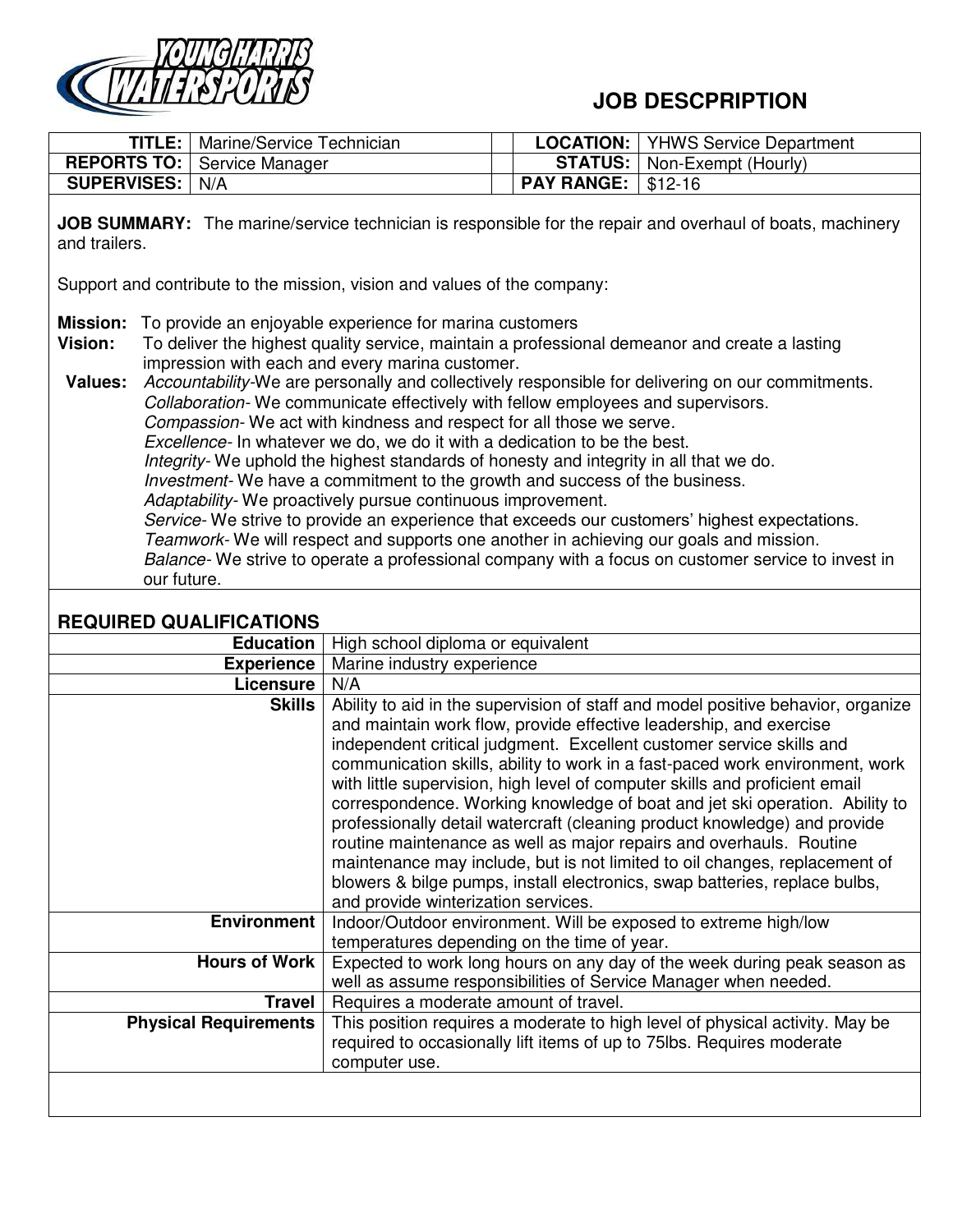**PREFERRED QUALIFICATIONS** 

**Certification** N/A

**Experience** | Boat mechanic training and/or certification

| <b>JOB FUNCTIONS</b> |                                                                                                                                                                                                                                                                                                                                                                                                                                                                                                                                                                                                                                                                                                                                                                                                                                                                                                                                                                                                         |  |  |  |  |
|----------------------|---------------------------------------------------------------------------------------------------------------------------------------------------------------------------------------------------------------------------------------------------------------------------------------------------------------------------------------------------------------------------------------------------------------------------------------------------------------------------------------------------------------------------------------------------------------------------------------------------------------------------------------------------------------------------------------------------------------------------------------------------------------------------------------------------------------------------------------------------------------------------------------------------------------------------------------------------------------------------------------------------------|--|--|--|--|
| 1. Leadership        | Effectively lead and engage staff, conveying to them their importance to the<br>$\bullet$                                                                                                                                                                                                                                                                                                                                                                                                                                                                                                                                                                                                                                                                                                                                                                                                                                                                                                               |  |  |  |  |
|                      | overall success of the company.                                                                                                                                                                                                                                                                                                                                                                                                                                                                                                                                                                                                                                                                                                                                                                                                                                                                                                                                                                         |  |  |  |  |
|                      | Support and execute Service Manager's decisions.<br>$\bullet$                                                                                                                                                                                                                                                                                                                                                                                                                                                                                                                                                                                                                                                                                                                                                                                                                                                                                                                                           |  |  |  |  |
|                      | Provide regular and frequent feedback to Service Manager on a weekly                                                                                                                                                                                                                                                                                                                                                                                                                                                                                                                                                                                                                                                                                                                                                                                                                                                                                                                                    |  |  |  |  |
|                      | basis.                                                                                                                                                                                                                                                                                                                                                                                                                                                                                                                                                                                                                                                                                                                                                                                                                                                                                                                                                                                                  |  |  |  |  |
|                      | Able to work with little to no supervision.<br>$\bullet$                                                                                                                                                                                                                                                                                                                                                                                                                                                                                                                                                                                                                                                                                                                                                                                                                                                                                                                                                |  |  |  |  |
| 2. Operations        | Responsible for helping maintain records concerning financial transactions.<br>$\bullet$<br>Keep detailed craft maintenance records. Ensure watercraft receive proper<br>$\bullet$<br>maintenance based on manufacturers' guidelines. Report all damage to<br>your supervisor.<br>Conduct routine examination of safety equipment and keep detailed<br>records.<br>Maintain a clean and safe work environment reflective of company<br>standards and goals.<br>Examine boat and discuss the nature and extent of damage or malfunction<br>with the service advisor or customer.<br>Perform diagnostics and repair of all types of marine engines and<br>transmissions/drives/generators.<br>Perform mechanical repair work such as:<br>o remove engine, transom or outdrive<br>o disassemble unit and inspect parts for wear<br>o overhaul or replace carburetors, blowers, generators, distributors,<br>starters, pumps, electrical and fuel systems<br>o rebuild parts such as engine cylinder blocks |  |  |  |  |
|                      | rewire ignition system, lights and instrument panel<br>$\circ$<br>$\circ$ replace and adjust taillights<br>install and repair accessories such as radios, heaters, mirrors, and<br>$\circ$                                                                                                                                                                                                                                                                                                                                                                                                                                                                                                                                                                                                                                                                                                                                                                                                              |  |  |  |  |
|                      | windshield wipers<br>Operate a hydraulic jack or hoist as needed.                                                                                                                                                                                                                                                                                                                                                                                                                                                                                                                                                                                                                                                                                                                                                                                                                                                                                                                                       |  |  |  |  |
|                      | Advise customers and/or insurance adjusters as to necessary repairs.                                                                                                                                                                                                                                                                                                                                                                                                                                                                                                                                                                                                                                                                                                                                                                                                                                                                                                                                    |  |  |  |  |
|                      | Complete repair work utilizing service scheduler and SSO's within the<br>established timeframe                                                                                                                                                                                                                                                                                                                                                                                                                                                                                                                                                                                                                                                                                                                                                                                                                                                                                                          |  |  |  |  |
|                      | Ensure all warranty work is completed according to manufacturer's and                                                                                                                                                                                                                                                                                                                                                                                                                                                                                                                                                                                                                                                                                                                                                                                                                                                                                                                                   |  |  |  |  |
|                      | <b>YHWS</b> guidelines                                                                                                                                                                                                                                                                                                                                                                                                                                                                                                                                                                                                                                                                                                                                                                                                                                                                                                                                                                                  |  |  |  |  |
|                      | Safely operate YHWS and customer vessels during diagnostic water                                                                                                                                                                                                                                                                                                                                                                                                                                                                                                                                                                                                                                                                                                                                                                                                                                                                                                                                        |  |  |  |  |
|                      | testing operations<br>Maintain YHWS tools in good condition and according to guidelines                                                                                                                                                                                                                                                                                                                                                                                                                                                                                                                                                                                                                                                                                                                                                                                                                                                                                                                 |  |  |  |  |
|                      | Other duties as assigned<br>$\bullet$                                                                                                                                                                                                                                                                                                                                                                                                                                                                                                                                                                                                                                                                                                                                                                                                                                                                                                                                                                   |  |  |  |  |
| 3. Communication     | Responsible for communicating with management and all other employees<br>$\bullet$                                                                                                                                                                                                                                                                                                                                                                                                                                                                                                                                                                                                                                                                                                                                                                                                                                                                                                                      |  |  |  |  |
|                      | who work in conjunction with the Service Department.                                                                                                                                                                                                                                                                                                                                                                                                                                                                                                                                                                                                                                                                                                                                                                                                                                                                                                                                                    |  |  |  |  |
|                      | Accept constructive feedback in a positive manner and use feedback to<br>$\bullet$                                                                                                                                                                                                                                                                                                                                                                                                                                                                                                                                                                                                                                                                                                                                                                                                                                                                                                                      |  |  |  |  |
|                      | develop plans for improvement.                                                                                                                                                                                                                                                                                                                                                                                                                                                                                                                                                                                                                                                                                                                                                                                                                                                                                                                                                                          |  |  |  |  |
|                      | Help create a positive work environment for staff and customers.<br>$\bullet$                                                                                                                                                                                                                                                                                                                                                                                                                                                                                                                                                                                                                                                                                                                                                                                                                                                                                                                           |  |  |  |  |
|                      | Effectively handle stress, an increased workload, and/or workplace<br>$\bullet$<br>challenges in a calm and professional manner.                                                                                                                                                                                                                                                                                                                                                                                                                                                                                                                                                                                                                                                                                                                                                                                                                                                                        |  |  |  |  |
|                      | Return phone calls and emails in a timely manner and communicate often                                                                                                                                                                                                                                                                                                                                                                                                                                                                                                                                                                                                                                                                                                                                                                                                                                                                                                                                  |  |  |  |  |